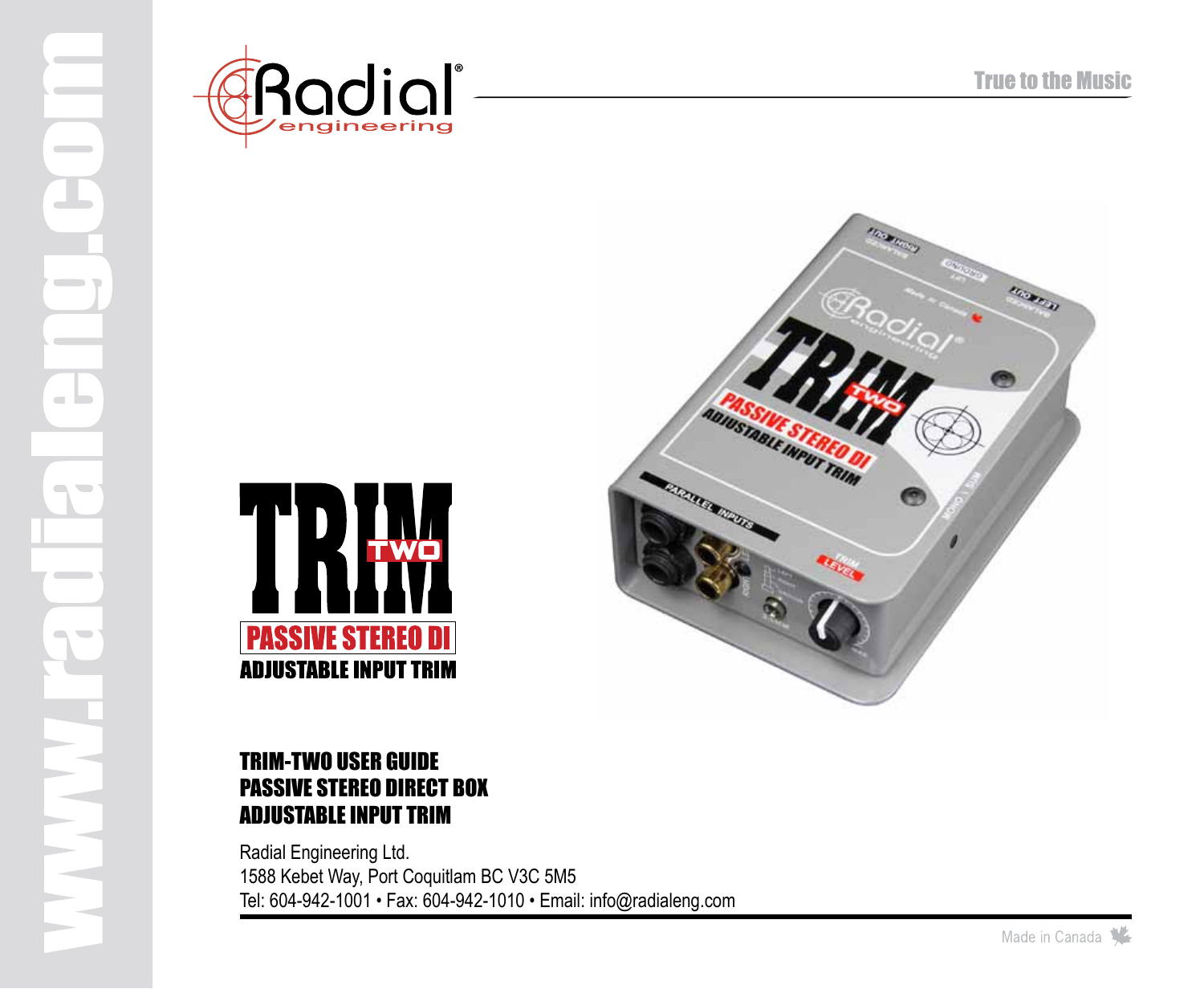

# TRIM-TWO™ STEREO DIRECT BOX USER GUIDE



Thank you for purchasing the Radial Trim-Two. This is without a doubt one of the most useful direct boxes that we have ever produced and is sure to give you years of enjoyment.

As with all new products, it is best that you take a few minutes to read through this short manual to review the many features that are built in. If you find yourself wondering about something, please take a moment to view the Trim-Two FAQ page on our web site. This is where we post the latest updates and questions from users. If afterwards you feel you are still in need of an answer, feel free to send us a note at info@radialeng.com and we will do our very best to reply in short order.

Now get ready to enjoy the advantages of having a volume control at your fingertips.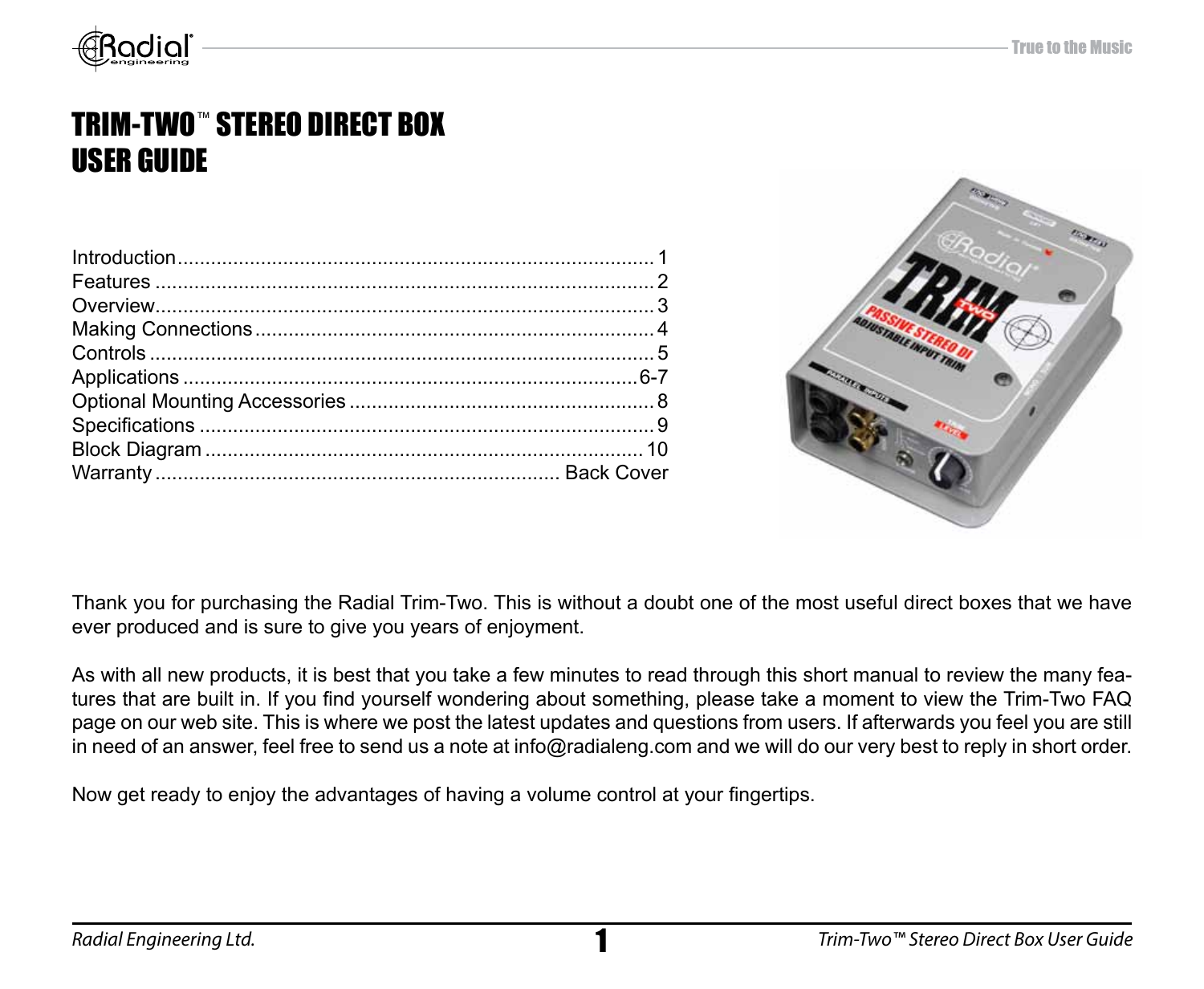

# **FEATURES**

- 1. ¼" INPUTS: Left and right inputs ideally suited for stereo keyboards or drum machines, wired in parallel with the RCA and mini 3.5 TRS connector.
- 2. RCA INPUTS: Left and right inputs provide an easy connection from a CD player or other -10dB consumer audio device.
- 3. 3.5mm TRS INPUT: Standard mini TRS stereo input for connecting a laptop, tablet or iPhone to the Trim-Two.
- 4. LEVEL: Used to set the input level going into the Trim-2. Eliminates the need for a typical PAD switch.
- 5. MONO SUM: Side access set & forget switch sums stereo signals to mono at both XLR outputs.
- 6. BOOKEND DESIGN: Creates protective zone around the connectors and switches for added durability.
- 7. XLR OUT: Left and right balanced, low-Z mic-level output. Wired to AES standard pin-1 ground, pin-2 hot (+) and pin-3 cold (-).
- 8. GROUND LIFT: Lifts pin-1 at both XLR outputs to help eliminate hum and buzz caused by ground loops.
- 9. NO SLIP PAD: Provides electrical & mechanical isolation and keeps Trim-Two from sliding around.
- 10. 14:GAUGE STEEL: I-Beam construction prevents circuit board from being torqued which could lead to part failure. Durable powder-coat finish keeps your Trim-Two looking great for years.



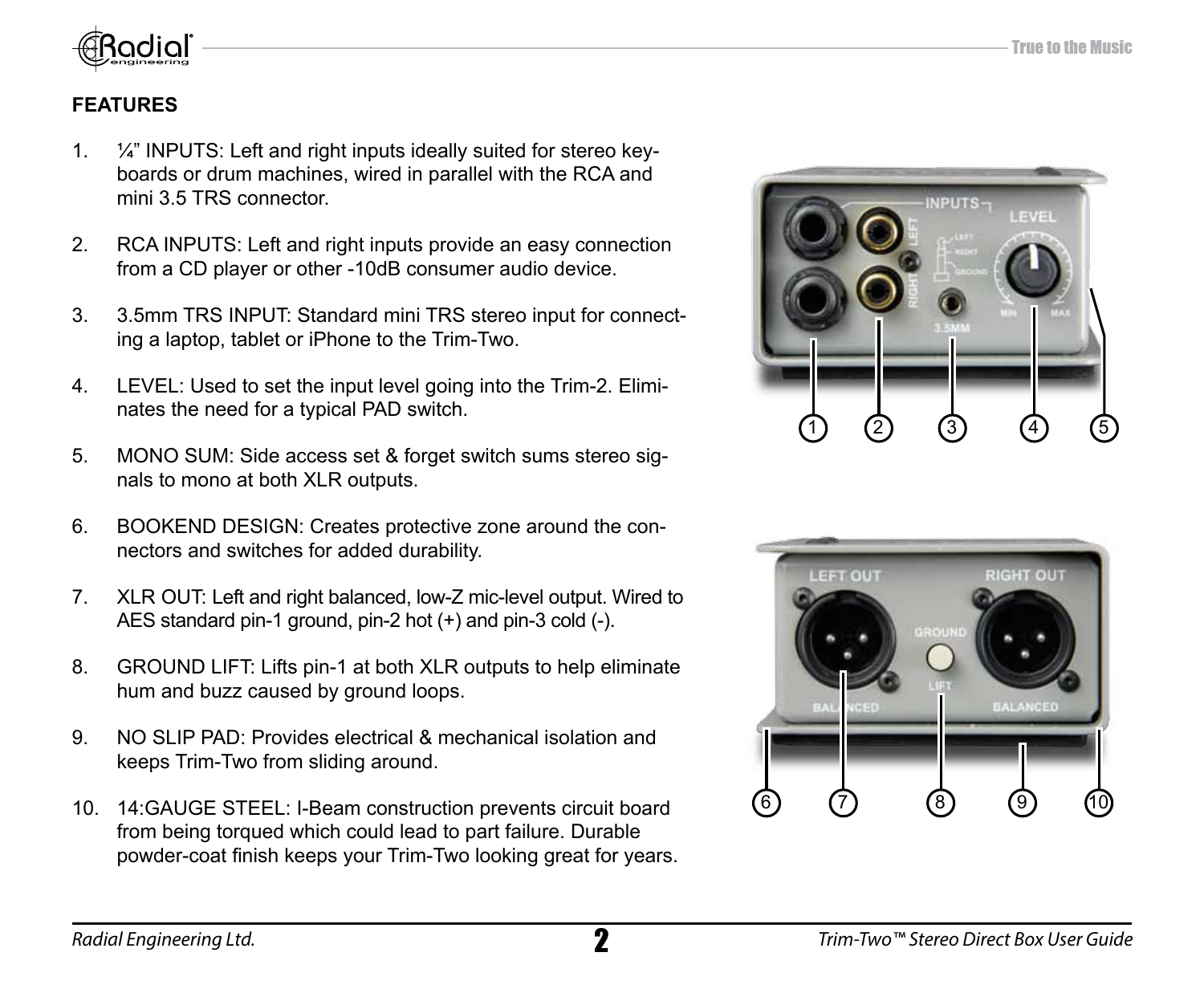

### **OVERVIEW**

The Trim-Two is passive stereo direct box that has been designed from the ground up to be super easy to use. But unlike other DI boxes, the Trim-Two comes with a level control that lets you adjust the volume by simply reaching over and twisting a knob. The reason that the Trim-Two can be used this way is that it is intended to be used with buffered or active sources. Examples include keyboards, sound modules, DJ mixers, laptop computers or tablets. It is not designed for use with an old Fender bass as the transformers inside that do the balancing are not optimized for passive instruments.

It is important to note that the Trim-Two is a unity gain device. What this means is that when the volume control is set to maximum, it will produce about the same output level as the source instrument coming in - minus a slight bit due to the passive nature of transformers. So if you have a loud source such as a line level output from a DJ mixer, you would connect the output from the Trim-Two to the line level input on your mixer.

Since the Trim-Two is passive, it does not require any power to work. You simply connect your source to the Trim-Two and the outputs to the PA system, and you are set to go.

*Typical connection using laptop as sound source*

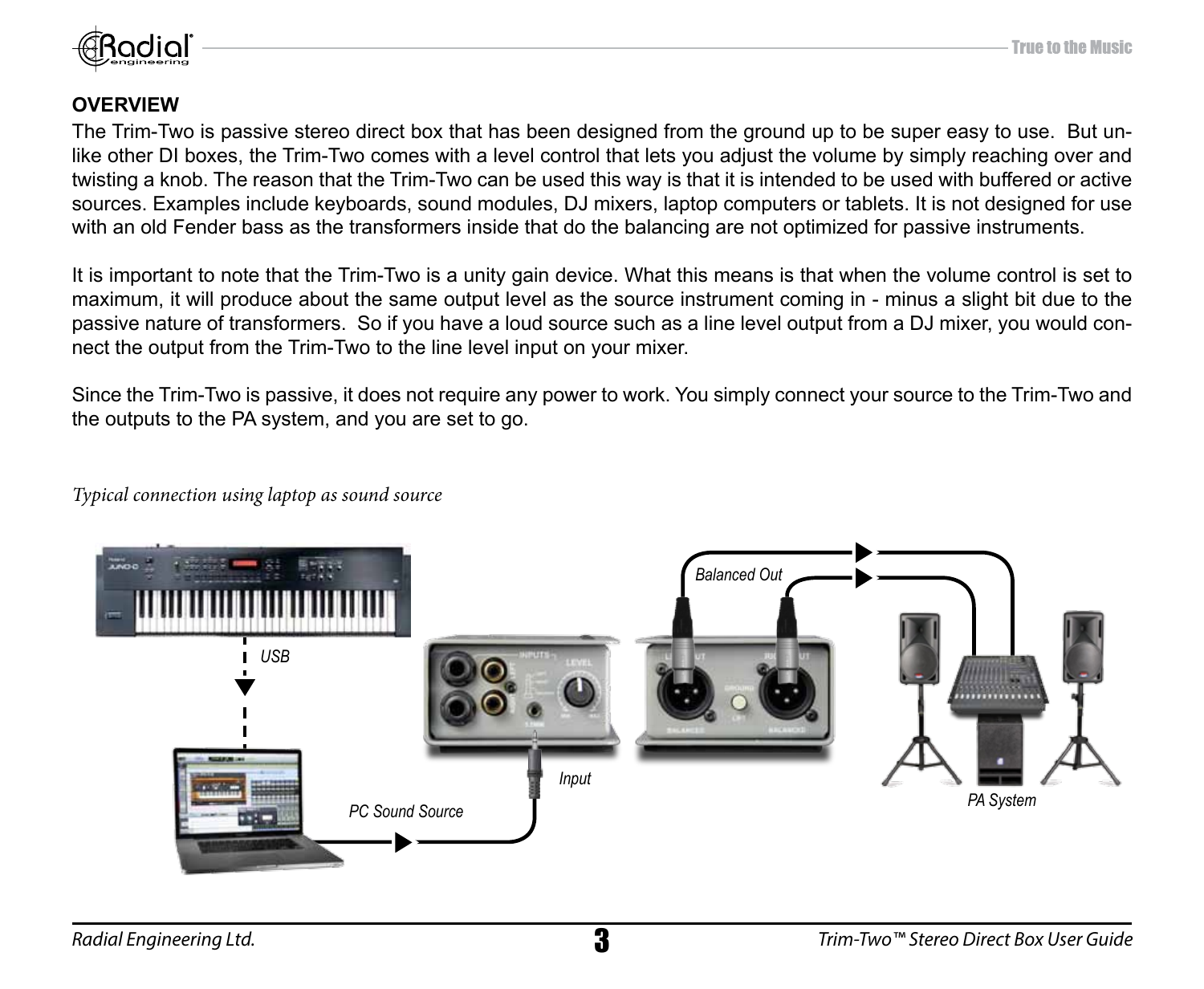

### **MAKING CONNECTIONS**

Before making connections, it is good practice to always ensure your equipment is either turned off or volume levels set to zero. This will reduce the possibility of turn-on or connection transients from damaging more sensitive components such as tweeters.

Connect the source instrument or audio device to the Trim-Two using the ¼", RCA or 3.5mm stereo inputs. All of these are wired in parallel which enables you to use these as 'THRU' outputs for your personal monitoring system. This could necessitate using a pair of RCA to ¼" cables to connect to powered monitors. Try to keep hi-Z unbalanced cables under 8 meters (25') in length as they are much more susceptible to noise versus low-Z balanced cables. Connect the XLR outputs to the mixing console. These balanced low-Z outputs can be connected to a mic or line input, depending on the source (as explained above). Once balanced, you can easily drive cables to 100 meters (300'). You are now set to test the audio.



*Powered Monitors*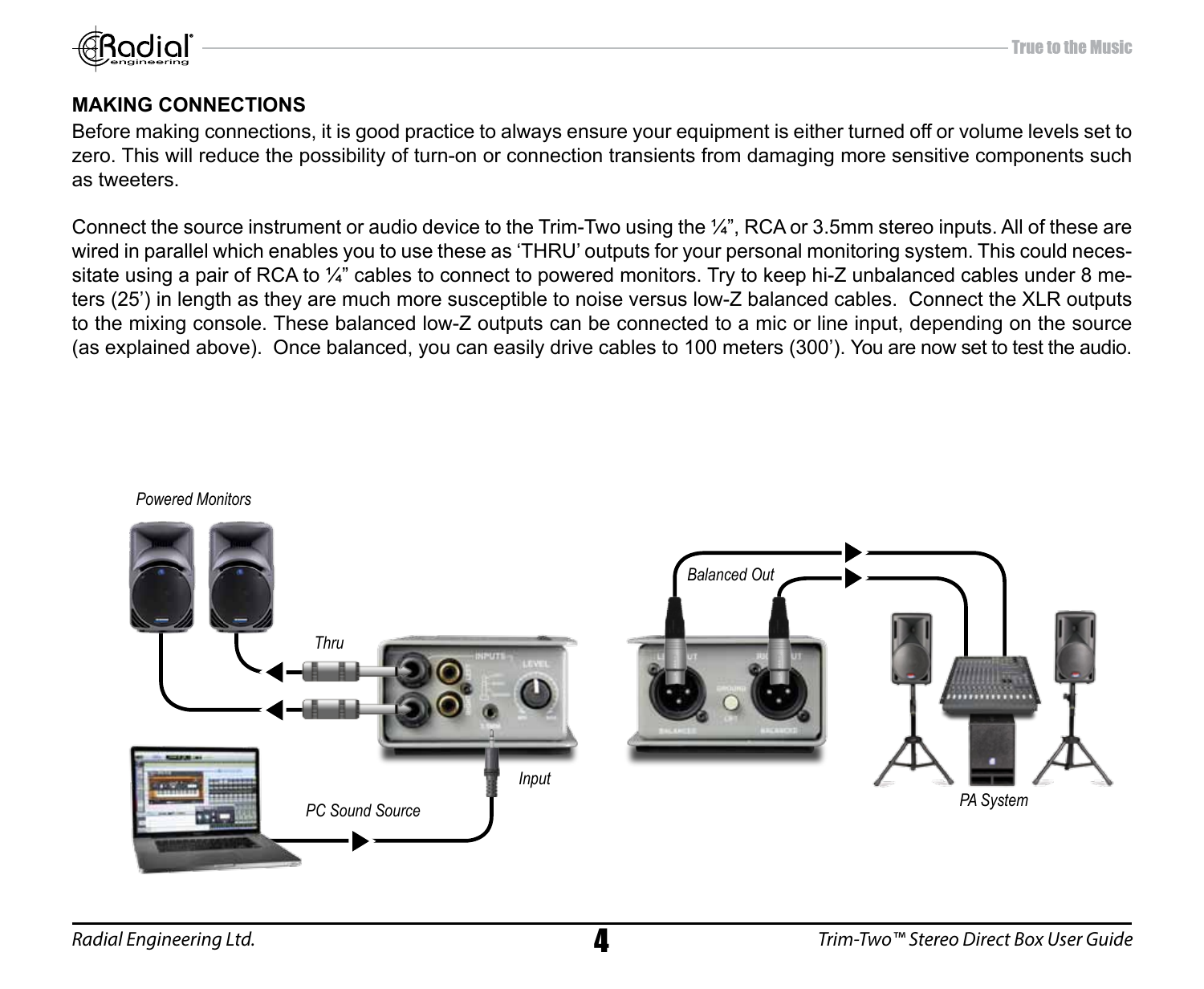



### **ADJUSTING THE VOLUME**

Direct boxes are normally connected to the mic input on a mixing desk. This enables the DI signals and mics to live side-by-side inside a snake without cross-talk. Set the volume control to 2 o'clock. Although this will reduce the output, it is a good place to start as it will likely approximate the level produced by a typical direct box. This of course is dependent of the source. If you hear distortion in the PA system or need more gain, simply adiust the level on the Trim-Two to suit.



### **LIFTING THE GROUND**

As the Trim-Two is completely passive, it is perfect for eliminating hum and buzz caused by so called ground loops. The transformers inside will block stray DC voltages that could introduce noise into the audio system. To further suppress noise, a ground lift switch can be engaged that disconnects pin-1 on the two XLR outputs. This lifts the audio ground, providing 100% isolation. If you hear noise, simply push in to solve the problem.



### **USING THE MONO SWITCH**

Sometimes, it is beneficial to mix the stereo source to mono reducing the channel count going to the PA. The MONO switch is a recessed so that it can be set & forgotten. This also avoids it being switched by mistake. Simply depress if needed.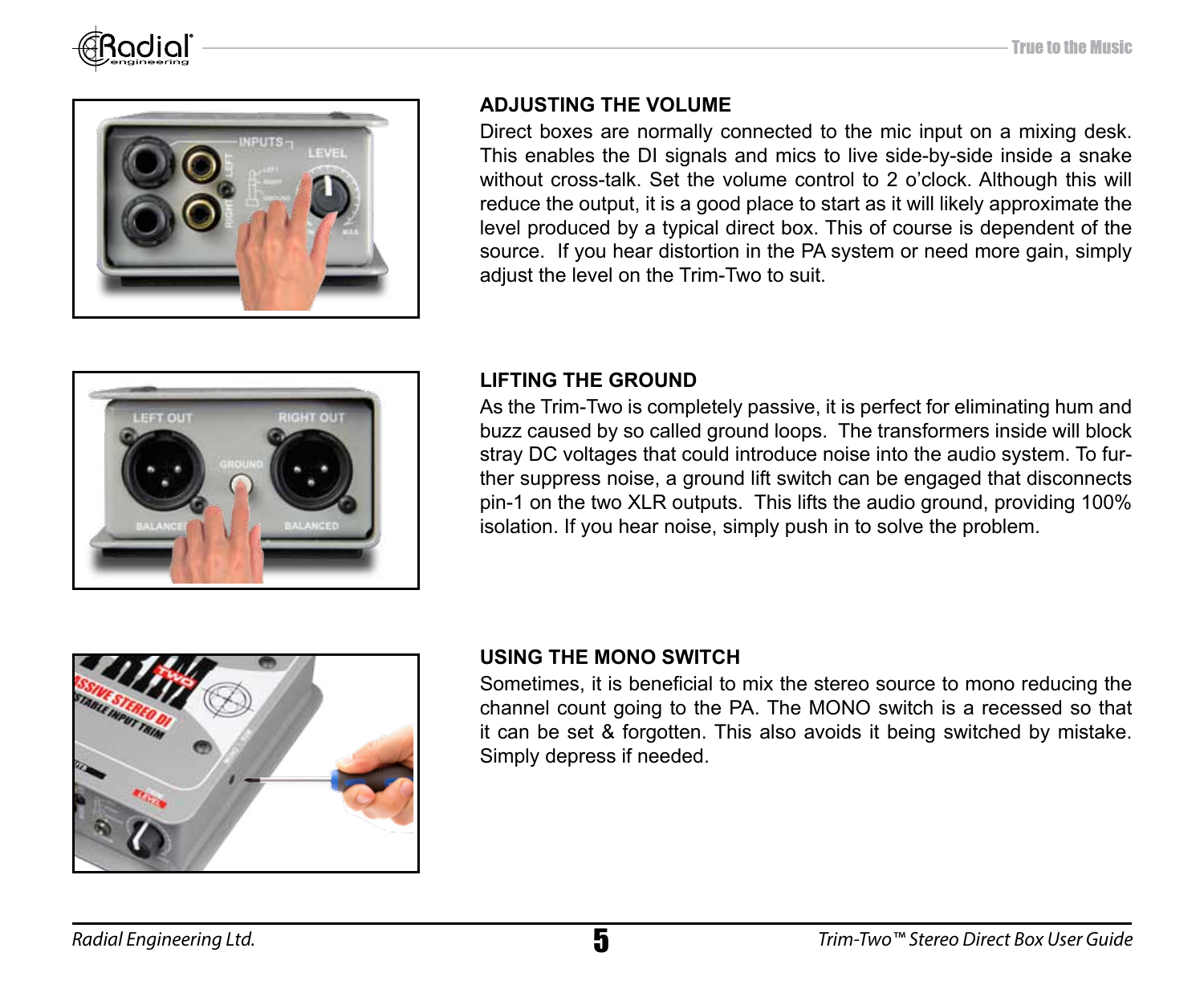

### **APPLICATIONS**

The following are some common setups that you can enjoy using the Trim-Two:

**Music playback with a laptop computer or tablet -** Simply connect the output from your laptop using a 3.5mm stereo cable to the Trim-Two. Connect the XLRs to the PA system. Set the volume on the Trim-Two to 2 o'clock and adjust the output level from your laptop to suit.



**CD player in restaurant -** Connect the CD player's RCA output to the Trim-Two using standard RCA cables. Activate the mono sum to use the Trim-Two as a distribution point for two amplifiers. Send the output to ceiling speakers and outdoor speakers that are powered separately. Note that CD players typically do not have a volume control, so they play at full output all of the time. If you hear distortion, reduce the Trim-Two level control and adjust the power amp to compensate.

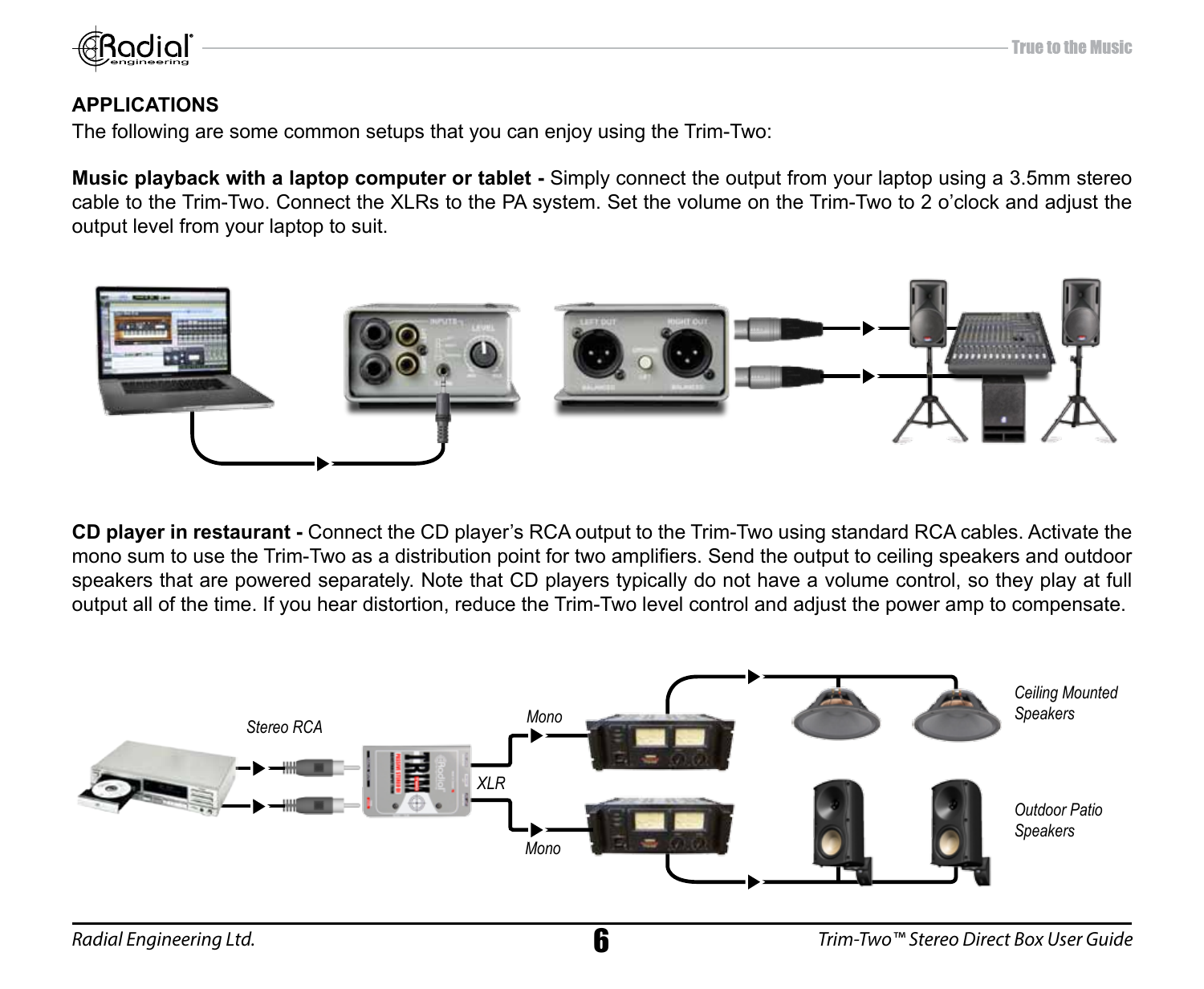



**Stereo keyboard with monitors - Connect to the Trim-Two** using standard ¼" coaxial cables and XLRs for the PA system. If you are adding personal monitors, use a set of RCA to ¼" cables to feed the powered monitors. This essentially uses the RCA connectors as a typical THRU. Note that the THRU outputs will not be affected by the Trim-Two Level control. In other words, your keyboard volume control will determine the sound going to your monitors. Start by setting this up so that it is comfortable for you and then set the level control for the PA.

**Controller keyboard with laptop -** More and more keyboard players are using a laptop to generate audio files and 'play' the computer using a controller keyboard with a USB port. Connect the output from the laptop to the Trim-Two using the 3.5mm connector. Use the XLR outs to feed the PA and the ¼" outputs to feed the monitors on stage.

**Using the Trim-Two for a DJ setup -** DJ mixers can be notoriously problematic due to the DJ being too loud. This can cause distortion or even harm the PA system. Connecting the DJ mixer to the Trim-Two enables you to set a maximum level and is quick to adjust should need be. Connect a device to the Trim-Two using the RCA or ¼" inputs.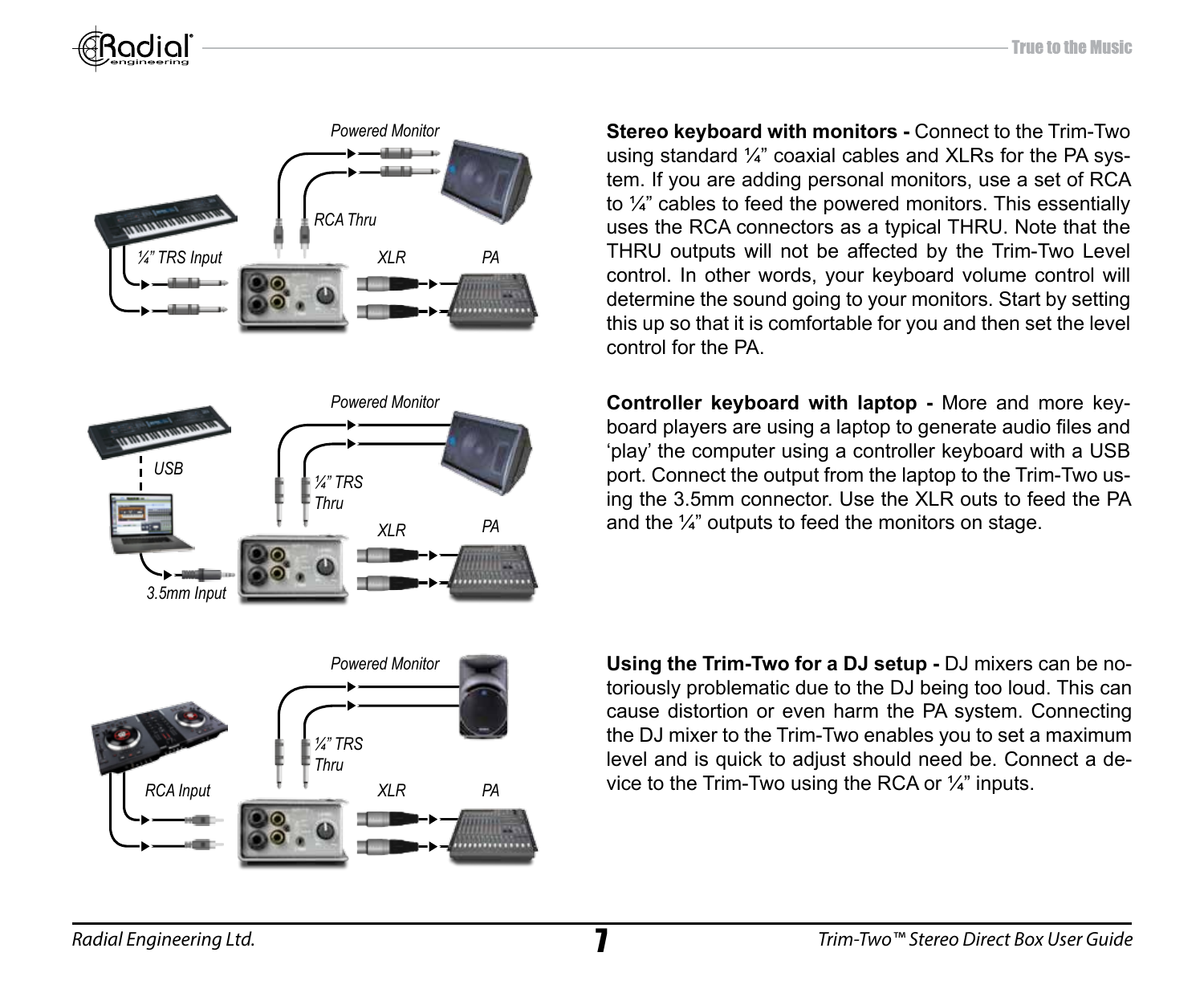

### **OPTIONAL RACK MOUNTING KITS**

The J-Rak 8 and J-Rak 4 are an innovative rack mount chassis. The J-Rak 8 has eight vertical slots for Radial Trim-Two Stereo direct boxes or the other Radial J-Class products. The J-Rak 4 has four horizontal slots. Note you cannot access the mono switch on the Trim-Two when mounted in a J-Rak product, set before installing.



Each direct box can be front or rear mounted allowing the system designer to have the XLR's on the front of the rack or rear, depending on the application.



**LAPTOP AND MULTIMEDIA** The 3.5mm inputs face front allowing easy connection for electronics devices.

## **J-CLAMP**

The J-Clamp is a mounting adapter that allows any of the Radial J-Class products to be permanently mounted in locations such as in podiums, under board room tables and inside amplifier and effect racks. Features a heavy-duty steel shell with built in mounting flange and user-writable tabs.



KEYBOARD RACKS The 1/4" inputs face toward the rear for connection to rackmounted modules.

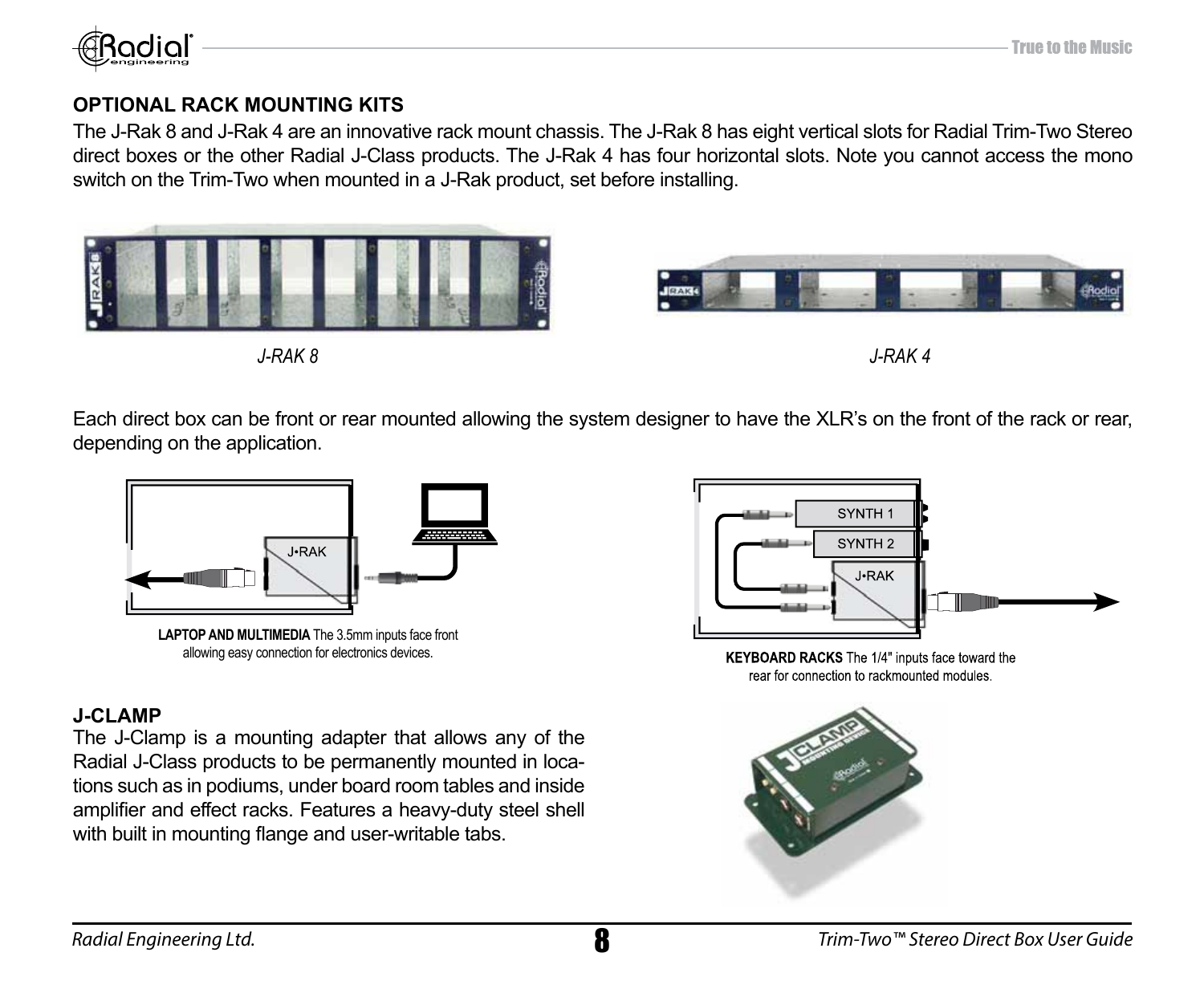

# **SPECIFICATIONS**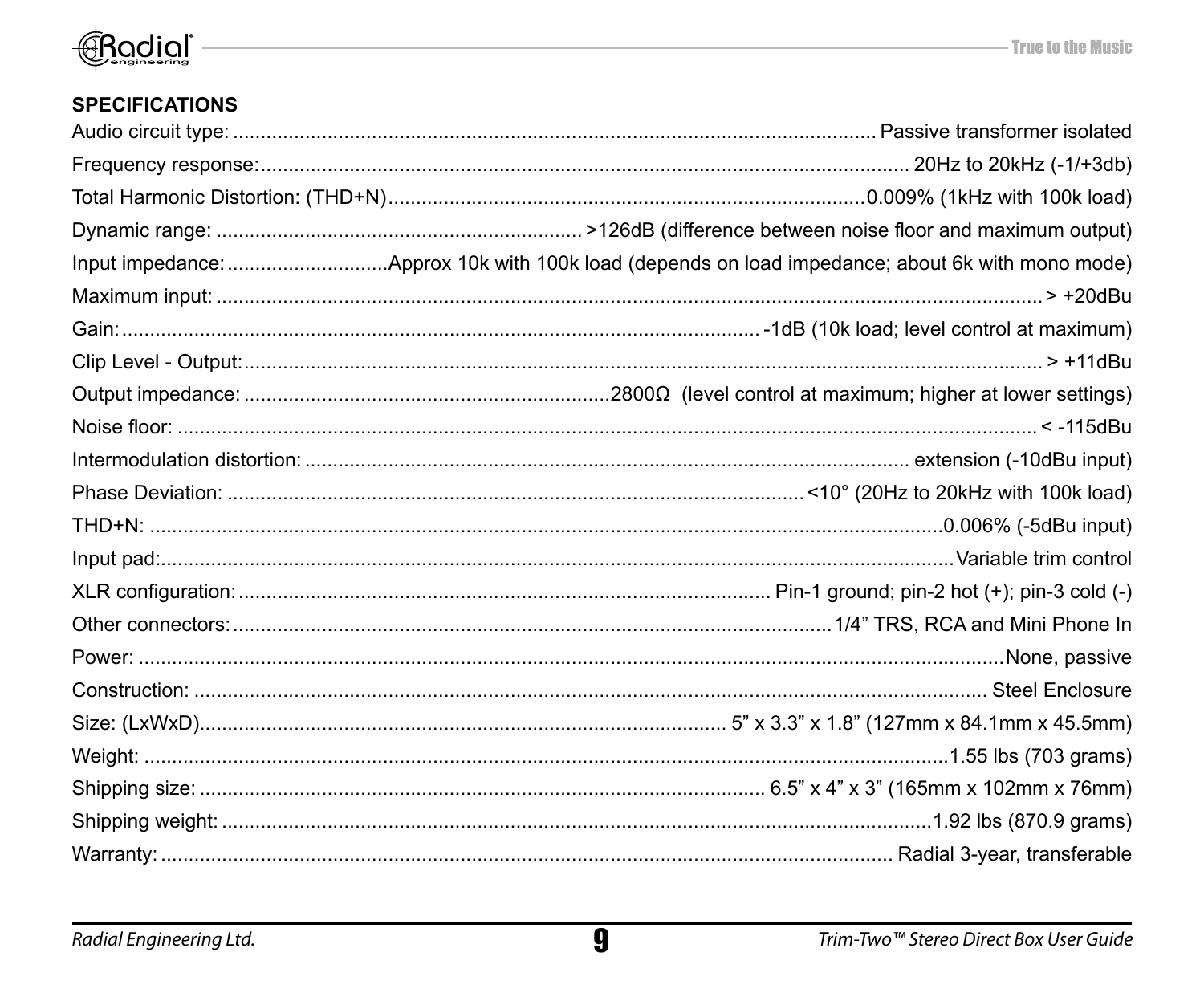

### **Block Diagram**